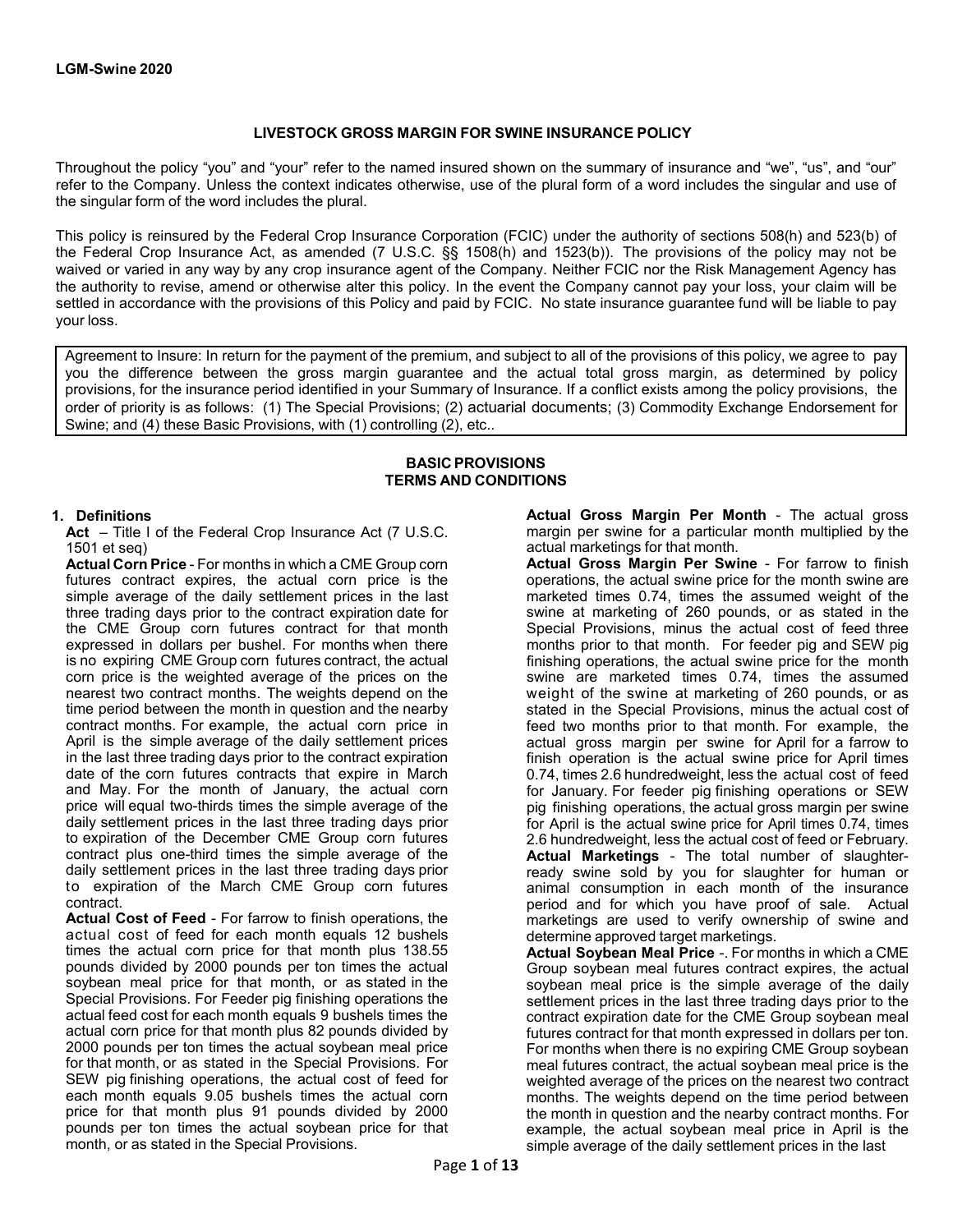last three trading days prior to the contract expiration date of the soybean meal futures contracts that expire in March and May.

**Actual Swine Price** - For months in which a CME Group lean hog futures contract expires, the actual swine price is the simple average of the daily settlement prices in the last three trading days prior to the contract expiration date for the CME Group lean hog futures contract for that month expressed in dollars per hundredweight. For months when there is no expiring CME Group lean hog futures contract, the actual swine price is the weighted average of the prices on the nearest two contract months. The weights depend on the time period between the month in question and the nearby contract months. For example, the actual swine price in March is the simple average of the daily settlement prices in the last three trading days prior to the contract expiration date of the lean hog futures contracts that expire in February and April.

**Actual Total Gross Margin** - The target marketings for each month of an insurance period multiplied by the actual gross margin per swine for each month of that insurance period and totaled.

**Actuarial Documents –** The information for the crop year which is available for public inspection in your agent's office and published on RMA's website which shows available crop insurance policies, coverage levels, information needed to determine amounts of insurance, prices, premium adjustment percentages, practices, particular types of the insurable crop, and other related information regarding crop insurance in the state.

**Application** - The form required to be completed by you and accepted by us before insurance coverage will commence.

**Approved Target Marketings** - The maximum target marketings allowed for the designated months of the applicable insurance period. The producer's Target Marketings for any month may not be more than the producer's Approved Target Marketings. Approved Target Marketings will be based on the farm capacity for the sixmonth insurance period as determined by the insurance underwriter.

**Assignment of Indemnity** - A transfer of your policy rights, made on our form, and effective when approved by us whereby you assign your right to an indemnity payment to any party of your choice for the insurance period. It is the arrangement whereby you assign your right to an indemnity payment for the crop year but such assignment can only be made to creditors or other persons to whom you have a financial debt or other pecuniary obligation.

**CME Group** - The Chicago Mercantile Exchange Group. **Company -** The insurance company reinsured by FCIC that is identified on, and issuing, your summary of insurance.

**Commodity Exchange Endorsemen**t **for Swine**- A endorsement that contains the exchange prices that is used to set the expected and actual prices for LGM Swine.

**Consent** - Approval in writing by us allowing you to take a specific action.

**Contract Change Date -** The calendar date by which we make any policy changes available for inspection in the agent's office.

**Coverage** - The insurance provided by this policy, against insured loss of gross margin as shown on your summary of insurance.

**Crop Year** - The twelve-month period, beginning July 1, and ending the following June 30, which is designated by the calendar year in which it ends.

**Date Coverage Begins** - The calendar date the insurance provided by this policy begins.

**Days** - Calendar days.

**Deductible** - The portion of the expected gross margin that you elect not to insure. Allowable deductible amounts range from zero to \$20 per swine in \$2 per swine increments.

**Delinquent debt** – Has the same meaning as the term defined in 7 CFR part 400, subpart U.

**End of insurance period** - The date your insurance provided by this policy ceases.

**Expected Corn Price -** Expected corn prices for months in an insurance period are determined using three-day average settlement prices on CME Group corn futures contracts.

- (a) For months with unexpired corn futures contracts, the expected corn price is the simple average of the CME Group corn futures contract for that month during the expected price measurement period expressed in dollars per bushel. For example, for a sales closing month of February, the expected corn price for July equals the simple average of the daily settlement prices on the CME Group July corn futures contract during the expected price measurement period in February.
- (b) For months with expired corn futures contracts, the expected corn price is the simple average of daily settlement prices for the CME Group corn futures contract for that month expressed in dollars per bushel in the last three trading days prior to contract expiration. For example, for a sales closing month of March, the expected corn price for March is the simple average of the daily settlement prices on the CME Group March corn futures contract for the three trading days prior to sales closing.
- (c) For months without a corn futures contract, the futures prices used to calculate the expected corn price are the weighted average of the futures prices used to calculate the expected corn prices for the two surrounding months which have futures contract. The weights are based on the time difference between the month and the contract months. For example, for the March sales closing date, the expected corn price for June equals onehalf times the simple average of the daily settlement prices on the CME Group May corn futures contract during the expected price measurement period in March plus one-half times the simple average of the daily settlement prices on the CME Group July corn futures contract during the expected price measurement period in March. See the LGM for Swine Commodity Exchange Endorsement for additional detail on exchange prices.

**Expected Cost of Feed** - For farrow to finish operations, the expected cost of feed for each month equals the sum of 12 bushels times the expected corn price for that month, plus 138.55 pounds divided by 2000 pounds per ton times the expected soybean meal price for that month. For feeder pig finishing operations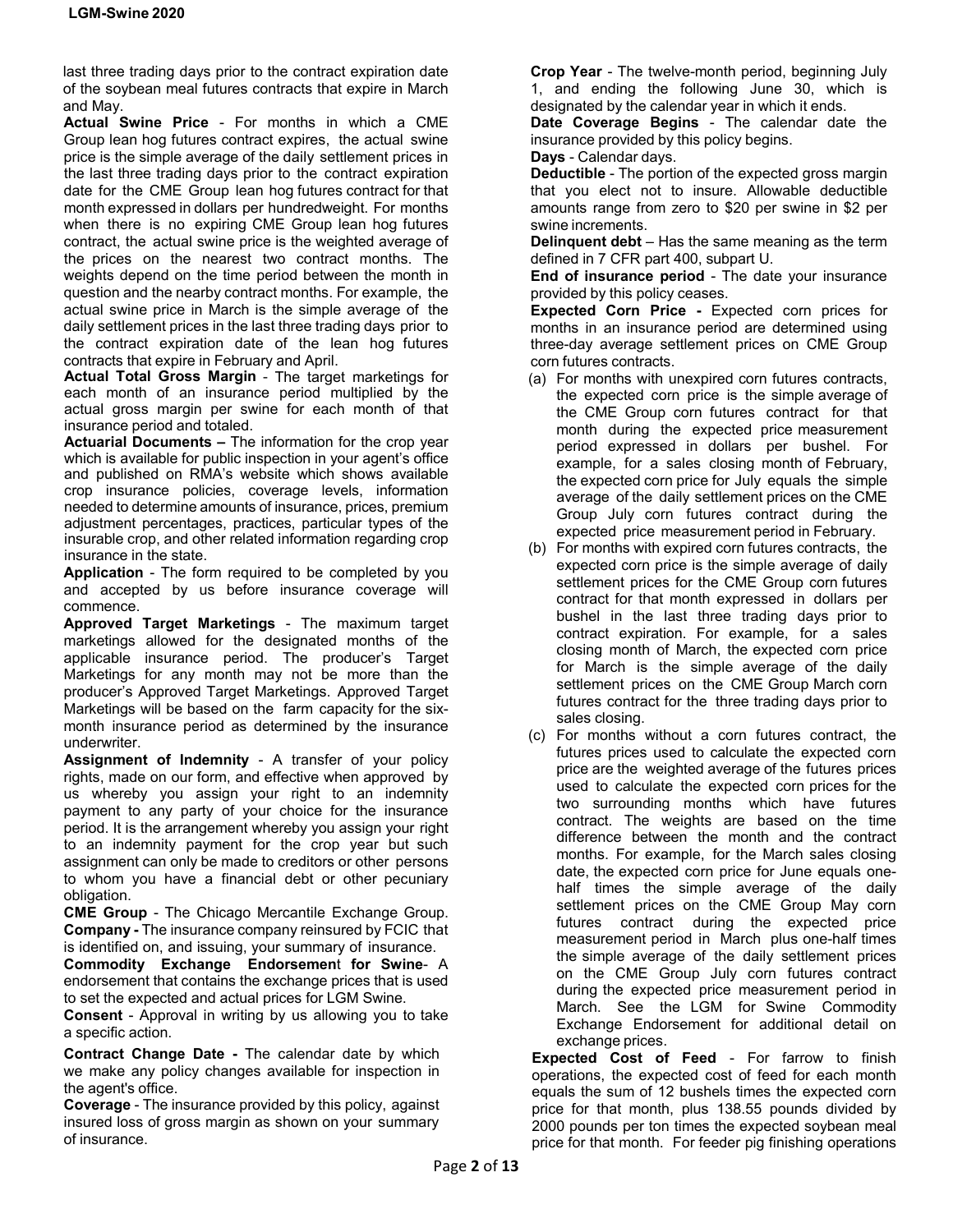the expected cost of feed for each month equals the sum of 9 bushels times the expected corn price for that month, plus 82 pounds divided by 2000 pounds per ton times the expected soybean meal price for that month. For SEW pig finishing operations the expected cost of feed for each month equals the sum of 9.05 bushels times the expected corn price for that month, plus 91 pounds divided by 2000 pounds per ton times the expected soybean meal price for that month.

**Expected Gross Margin Per Month** - The expected gross margin per swine multiplied by the target marketings for each month of an insurance period.

**Expected Gross Margin Per Swine** - For farrow to finish operations, expected gross margin per swine is equal to the expected swine price for the month swine are marketed times 0.74, times the assumed weight of the swine at marketing of 260 pounds, or as stated in the Special Provisions, minus the expected cost of feed three months prior to that month. For feeder pig finishing operations or SEW pig finishing operations, the expected gross margin per swine is equal to the expected swine price for the month swine are marketed times 0.74, times the assumed weight of the swine at marketing of 260 pounds, or as stated in the Special Provisions, minus the expected cost of feed two months prior to that month. For example, the expected gross margin per swine for April for a farrow to finish operation is the expected swine price for April times 0.74, times 2.6 hundredweight, less the expected cost of feed for January. For a finishing operation, expected gross margin per swine for April is the expected swine price for April times 0.74, times 2.6 hundredweight, less the expected cost of feed for February. **Expected Price Measurement Period** – The three trading days prior to and including the last Friday of the month that is a business day on which sales takes place.

**Expected Soybean Meal Price -** Expected soybean meal prices for months in an insurance period are determined using three-day average settlement prices on CME Group soybean meal futures contracts.

- (a) For months with unexpired soybean meal futures contracts, the expected soybean meal price is the simple average of the CME Group soybean meal futures contract for that month during the expected price measurement period in the month of the sales closing date expressed in dollars per ton. For example, for a sales closing date in February, the expected soybean meal price for July equals the simple average of the daily settlement daily settlement prices on the CME Group July soybean meal futures contract during the expected price measurement period in February.
- (b) For months with expired soybean meal futures contracts, the expected soybean meal price is the simple average of daily settlement prices for the CME Group soybean meal futures contract for that month expressed in dollars per ton in the last three trading days prior to sales closing. For example, for a sales closing date in March, the expected soybean meal price for March is the simple average of the daily settlement daily settlement prices on the CME Group March soybean meal futures contract over the last three trading days prior to sales closing.
- (c) For months without a soybean meal futures contract, the futures prices used to calculate the

expected soybean meal price are the weighted average of the futures prices used to calculate the expected soybean meal prices for the two surrounding months which have futures contracts. The weights are based on the time difference between the month and the contract months. For example, for the March sales closing date, the expected soybean meal price for June equals one-half times the simple average of the daily settlement prices on the CME Group May soybean meal futures contract during the expected price measurement period plus onehalf times the simple average of the daily settlement prices on the CME Group July soybean meal futures contract during the expected price measurement period in March. See the LGM for Swine Commodity Exchange Endorsement for additional detail on exchange prices.

**Expected Swine Price -** Expected swine prices for months in an insurance period are determined using three-day average settlement prices on CME Group lean hog futures contracts.

- (a) For months with unexpired lean hog futures contracts, the expected swine price is the simple average of the CME Group lean hog futures contract for that month during the expected price measurement period expressed in dollars per hundredweight. For example, for a sales closing date in February, the expected swine price for July equals the simple average of the daily settlement prices on the CME Group July lean hog futures contract during the expected price measurement period in February.
- (b) For months without a lean hog futures contract, the futures prices used to calculate the expected swine price are the weighted average of the futures prices used to calculate the expected swine prices for the two surrounding months which have futures contracts. The weights are based on the time difference between the month and the contract months. For example, for the March sales closing date, the expected swine price for September equals one-half times the simple average of the daily settlement prices on the CME Group August lean hog futures contract during the expected price measurement period in March plus one-half times the simple average of the daily settlement prices on the CME Group October lean hog futures contract during the expected price measurement period in March. See the LGM for Swine Commodity Exchange Endorsement for additional detail on exchange prices.

**Expected Total Gross Margin** - The target marketings times the expected gross margin per swine for each month of an insurance period and totaled.

**Farrow to Finish Operation** - A type of farm operation that covers all aspects of breeding, farrowing and raising swine to slaughter.

**FCIC** - The Federal Crop Insurance Corporation, a wholly owned government corporation within USDA. **Feeder Pig Finishing Operation** - A type of farm operation that specializes in the feeding of swine (feeder pigs) from a weight of approximately 50 pounds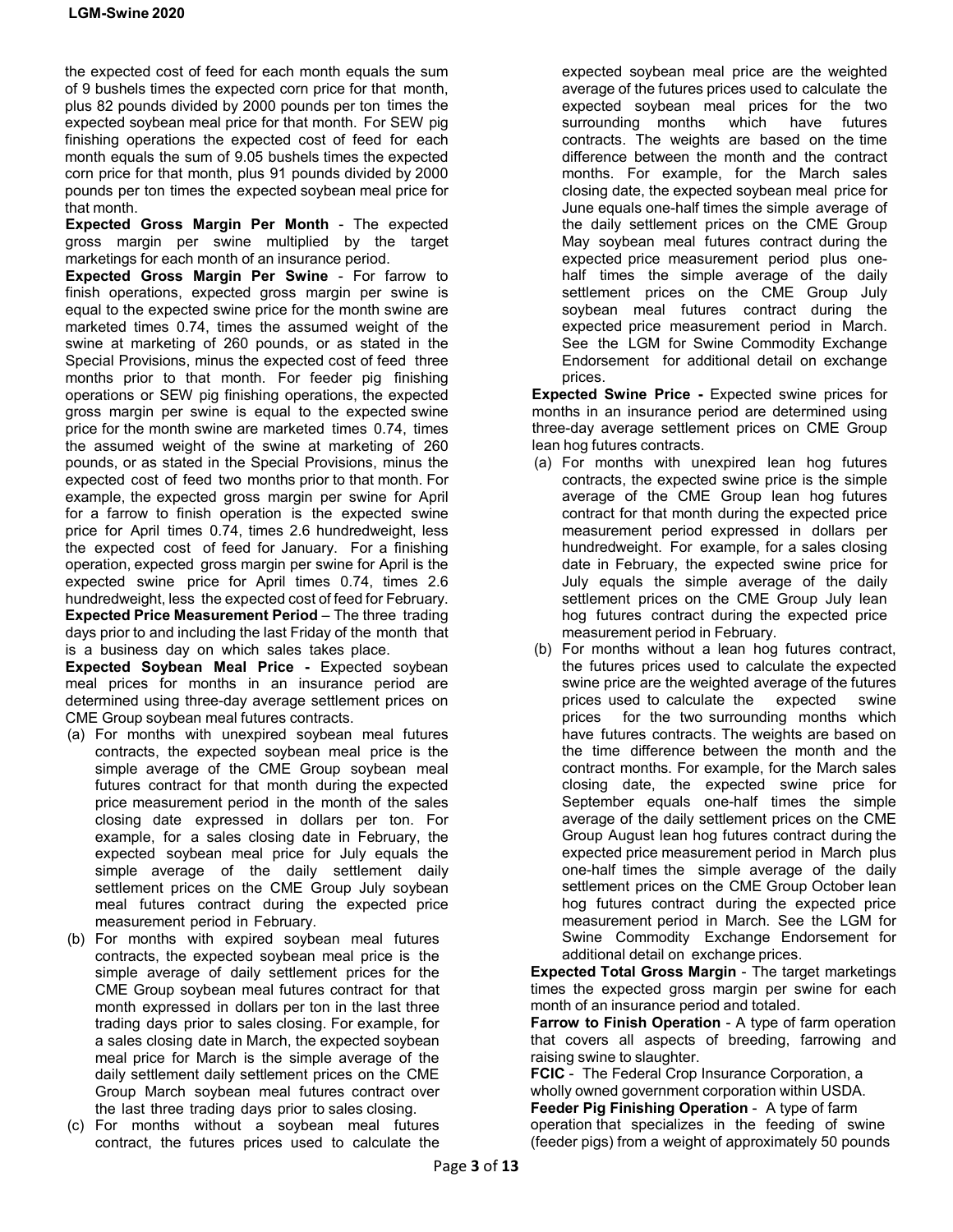#### to slaughter.

**Gross Margin Guarantee** - The gross margin guarantee for an insurance period is the expected total gross margin for an insurance period minus the deductible times the total of target marketings.

**Insurance Period** - The six-month period designated in the summary of insurance to which this policy is applicable. Swine are not insurable in the first month of any insurance period. See the LGM for Swine Commodity Exchange Endorsement for additional detail on insurance periods.

**Insured** - The person as shown on the summary of insurance as the insured. This term does not extend to any other person having a share or interest in the animals (for example, a partnership, landlord, or any other person) unless also specifically indicated on the summary of insurance as the insured.

**Livestock acceptance system** - A computer system that accepts livestock applications and endorsements.

**Marketing Report** - A report submitted by you on our form showing for each month your actual marketings for that month of swine insured under this policy. The marketing report must be accompanied by copies of packer sales receipts that provide records of the actual marketings shown on the marketing report.

**Notice of Probable Loss** - Our notice to you of a probable loss on your insured swine.

**Offset -** The act of deducting one amount from another amount.

**Person** - An individual, partnership, association, corporation, estate, trust or other legal entity.

**Policy** - The agreement between you and us consisting of these provisions, the Special Provisions, the Commodity Exchange Endorsement, the Actuarial Documents, the summary of insurance, and the applicable regulations published in 7 CFR chapter IV.

**Premium** - The amount you owe us for this insurance coverage based on your target marketings in accordance with section 5.

**Premium billing date** – The earliest date upon which you will be billed for insurance coverage based on your target marketing report. The premium billing date is the first business day of the month following the last month of the insurance period in which you have target marketings.

**RMA** - Risk Management Agency, an agency within USDA.

**RMA's website** - A website hosted by RMA and located at http://www.rma.usda.gov/ or a successor website.

**Sales Closing Date** – The last day of the sales period by which your completed application must be received by us. Also, the last date by which you may change your insurance coverage for an insurance period.

**Sales Period** – The period that begins on the last business Friday of the month after review of prices and rates and ends at 8:00 PM Central Time of the following day.

**SEW Pig Finishing Operation** - A type of farm operation that specializes in the feeding of swine (Segregated Early Weaned pigs) from the age of approximately 12 to 21 days to slaughter.

**Share** - The lesser of your percentage interest in the insured livestock as an owner at the time insurance attaches and at the time of sale. Persons who lease or hold some other interest in the livestock other than as an

owner are not considered to have a share in the livestock.

**Special Provisions** - The part of the policy that contains specific provisions of insurance for each insured crop. **Substantial Beneficial Interest** - An interest held by a person of at least 10 percent in the applicant or insured. All spouses that reside in the household will be considered to have a substantial beneficial interest in the applicant or insured unless the spouse can prove that the swine owned is in a totally separate farming operation in accordance with FCIC procedures and the spouse derives no benefit from the swine farming operation of the insured or applicant. **Summary of Insurance** - Our statement to you, based upon your application, specifying the insured, the swine, the target marketings, gross margin guarantee and the premium for an insurance period.

**Swine** - Any species of domesticated mammal of the family *Suidae* commonly grown for pork production. Also referred to as hog or pig.

**Target Marketings** - Your determination as to the number of swine you elect to insure in each month during the insurance period. You can only report the number of swine in which you have a share.

**Target Marketings Report** - A report submitted by you on our form showing for each month your target marketings for that month.

**Termination Date** - The calendar date upon which your insurance ceases to be in effect because of nonpayment of any amount due us under the policy, including premium.

**USDA** - The United States Department of Agriculture.

**Void** - When the Policy is considered not to have existed for an insurance period as a result of concealment, fraud or misrepresentation.

**Yield Factor** - The factor used to convert lean hog price, carcass price, to live hog price. The factor equals 0.74.

# **2. Life of Policy, Cancellation, and Termination**

- (a) Your agent does not have authority to bind coverage under this policy. Coverage for the swine described in the application will only become effective when we notify you in writing that your application has been accepted and approved by us, and we issue a written summary of insurance to you.
	- (1) For subsequent insurance periods, coverage will only be effective if issue a written summary of insurance to you.
	- (2) This policy will be available for sale only on business days when RMA livestock acceptance system is operational.
- (b) The application must be completed by you and received by us not later than the sales closing date of each insurance period for which insurance coverage is requested. See the LGM for Swine Commodity Exchange Endorsement for additional detail on sales closing dates.
- (c) Insurance coverage will not be provided if you are ineligible under the contract or under any Federal statute or regulation or if you do not have a share in the livestock or livestock products to be insured.
- (d) This is a continuous policy and will remain in effect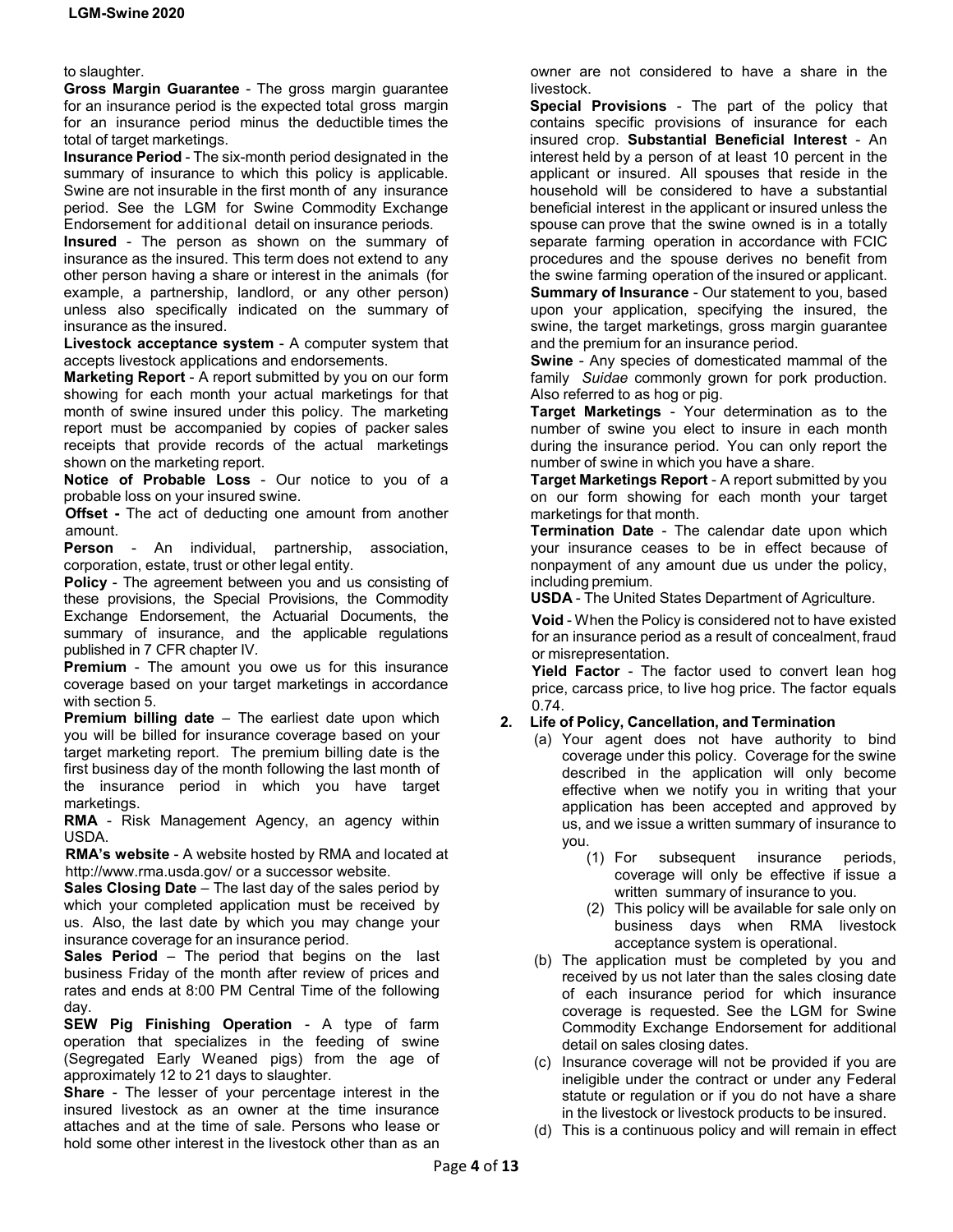for each crop year following the acceptance of the original application until canceled by you in accordance with the terms of the policy or terminated by operation of the terms of the policy or by us. In accordance with section 2, FCIC may change the coverage provided from year to year.

- (e) With respect to your application for insurance:
	- (1) You must include your social security number (SSN) if you are an individual (if you are an individual applicant operating as a business, you may provide an employer identification number (EIN) but you must also provide your SSN); or
	- (2) You must include your EIN if you are a person other than an individual;
	- (3) In addition to the requirements of section 2(e)(1) or (2), you must include the following for all persons who have a substantial beneficial interest in you:
		- (i) The SSN for individuals; or
		- (ii) The EIN for persons other than individuals and the SSNs for all individuals that comprise the person with the EIN if such individuals also have a substantial beneficial interest in you;
	- (4) Your application will not be accepted and no insurance will be provided for the year of application if the application does not contain your SSN or EIN. If your application contains an incorrect SSN or EIN for you, your application will be considered not to have been accepted, no insurance will be provided for the year of application and for any subsequent crop years, as applicable, and such policies will be void if:
		- (i) Such number is not corrected by you; or
		- (ii) You correct the SSN or EIN but:
			- (A) You cannot prove that any error was inadvertent (Simply stating the error was inadvertent is not sufficient to prove the error was inadvertent); or
			- (B) It is determined that the incorrect number would have allowed you to obtain disproportionate benefits under the crop insurance program, you are determined to be ineligible for insurance or you could avoid an obligation or requirement under any State or Federal law;
	- (5) With respect to persons with a substantial beneficial interest in you:
		- (i) The insurance coverage for all commodities included on your application will be reduced proportionately by the percentage interest in you of persons with a substantial beneficial interest in you (presumed to be 50 percent for spouses of individuals) if the SSNs or EINs of such persons are included on your application, the SSNs or EINs are correct, and the persons with a substantial beneficial interest in you are ineligible for insurance;
		- (ii) Your policies for all commodities included on your application, and for all applicable

crop years, will be void if the SSN or EIN of any person with a substantial beneficial interest in you is incorrect or is not included on your application and:

- (A) Such number is not corrected or provided by you, as applicable;
- (B) You cannot prove that any error or omission was inadvertent (Simply stating the error or omission was inadvertent is not sufficient to prove the error or omission was inadvertent); or
- (C) Even after the correct SSN or EIN is provided by you, it is determined that the incorrect or omitted SSN or EIN would have allowed you to obtain disproportionate benefits under the crop insurance program, the person with a substantial beneficial interest in you is determined to be ineligible for insurance, or you or the person with a substantial beneficial interest in you could avoid an obligation or requirement under any State or Federal law; or
- (iii) Except as provided in sections  $2(e)(5)(ii)(B)$  and  $(C)$ , your policies will not be voided if you subsequently provide the correct SSN or EIN for persons with a substantial beneficial interest in you and the persons are eligible for insurance;
- (6) When any of your policies are void under sections  $2(e)(4)$  or  $(5)$ :
	- (i) You must repay any indemnity that may have been paid for all applicable commodities and any crop years determined by us; ;
	- (ii) Even though the policies are void, you will still be required to pay an amount equal to 20 percent of the premium that you would otherwise be required to pay; and
	- (iii) If you previously paid premium or administrative fees, any amount in excess of the amount required in section 2(e)(6)(ii) will be returned to you;
- (7) Notwithstanding any of the provisions in this section, if you certify to an incorrect SSN or EIN, or receive an indemnity and the SSN or EIN was not correct, you may be subject to civil, criminal or administrative sanctions;
- (8) If any of the information regarding persons with a substantial beneficial interest in you changes after the sales closing date for the previous crop year, you must revise your application by the sales closing date for the current crop year to reflect the correct information. However, if such information changed less than 30 days before the sales closing date for the current crop year, you must revise your application by the sales closing date for the next crop year. If you fail to provide the required revisions, the provisions in section 2(e)(6) will apply; and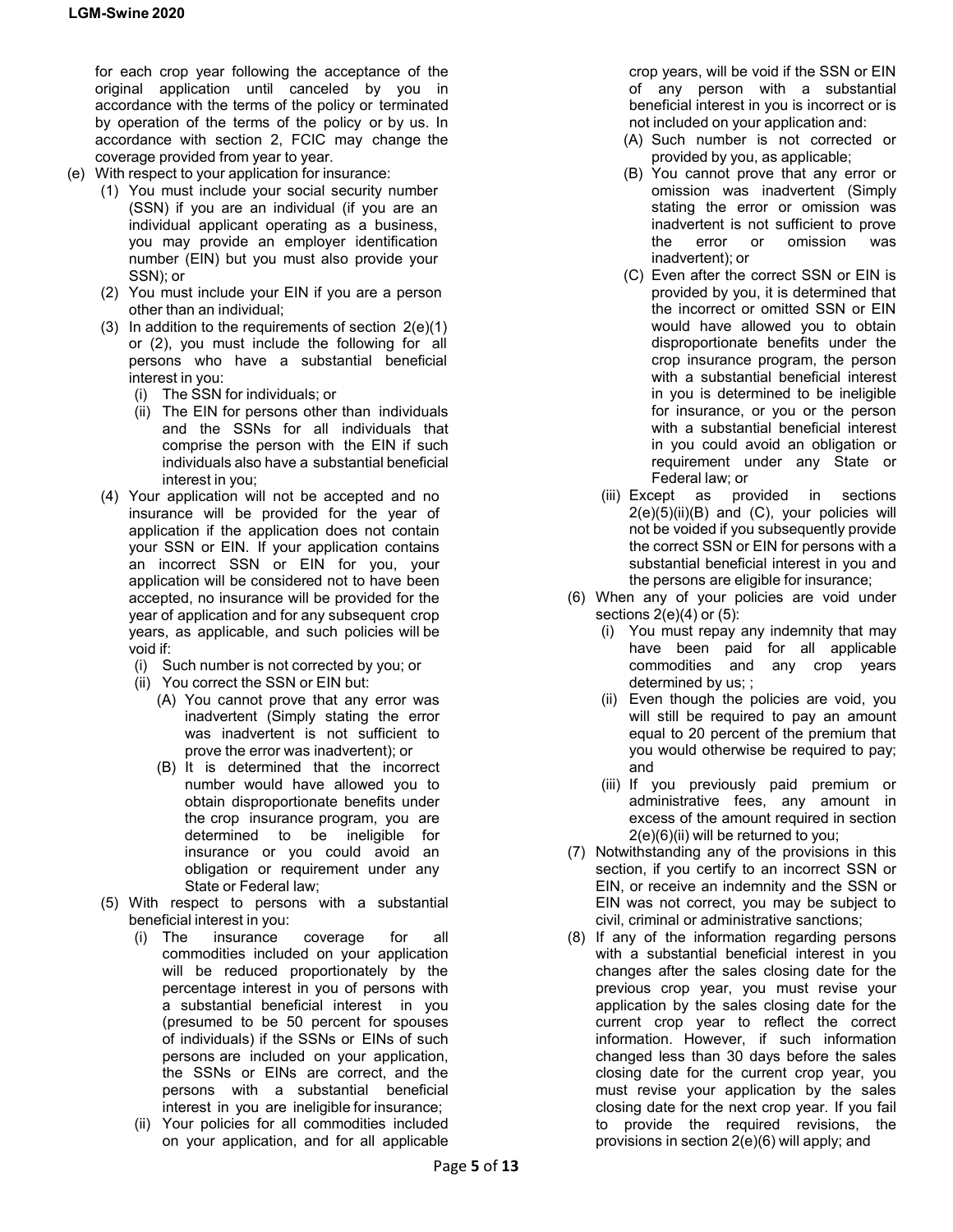- (9) If you are, or a person with a substantial beneficial interest in you is, not eligible to obtain a SSN or EIN, whichever is required, you must request an assigned number for the purposes of this policy from us:
	- (i) A number will be provided only if you can demonstrate you are, or a person with a substantial beneficial interest in you is, eligible to receive Federal benefits;
	- (ii) If a number cannot be provided for you in accordance with section 2(e)(9)(i), your application will not be accepted; or
	- (iii) If a number cannot be provided for any person with a substantial beneficial interest in you in accordance with section  $2(e)(9)(i)$ , the amount of coverage for all crops on the application will be reduced proportionately by the percentage interest of such person in you.
- (f) After acceptance of the application, you may not cancel this policy for the initial crop year. Thereafter, the policy will continue in force for each succeeding crop year unless canceled or terminated as provided below.
- (g) Either you or we may cancel this policy after the initial crop year by providing written notice to the other on or before the cancellation date in accordance with section 2(l).
- (h) Any amount due to us for any policy authorized under the Act will be offset from any indemnity or prevented planting payment due you for this or any other crop insured with us under the authority of the Act.
	- (1) Even if your claim has not yet been paid, you must still pay the premium on or before the termination date for you to remain eligible for insurance.
	- (2) If we offset any amount due us from an indemnity or prevented planting payment owed to you, the date of payment for the purpose of determining whether you have a delinquent debt will be the date that you submit the claim for indemnity in accordance with section 7 (Determining Indemnities).
- (i) A delinquent debt for any policy will make you ineligible to obtain crop insurance authorized under the Act for any subsequent crop year and result in termination of all policies in accordance with section 2(i)(2).
	- (1) With respect to ineligibility:
		- (i) Ineligibility for crop insurance will be effective on:
			- (A) The date that a policy was terminated in accordance with section 2(i)(2) for the commodity for which you failed to pay premium, an administrative fee, or any related interest owed, as applicable;
			- (B) The payment due date contained in any notification of indebtedness for any overpaid indemnity if you fail to pay the amount owed, including any related interest owed, as applicable, by such due date; or
			- (C) The termination date for the crop year prior to the crop year in which a scheduled payment is due under a written payment agreement if you fail to pay the amount

owed by any payment date in any agreement to pay the debt.

- (ii) If you are ineligible and a policy has been terminated in accordance with section 2(i)(2), you will not receive any indemnity payment and such ineligibility and termination of the policy may affect your eligibility for benefits under other USDA programs. Any indemnity payment that may be owed for the policy before it has been terminated will remain owed to you, but may be offset in accordance with section 2(i), unless your policy was terminated in accordance with sections 2(i)(2)(i)(A), (B), or (D).
- (2) With respect to termination:
	- (i) Termination will be effective on:
		- (A) For a policy with unpaid administrative fees or premiums, the termination date immediately subsequent to the billing date for the crop year (For policies for which the sales closing date is prior to the termination date, such policies will terminate for the current crop year even if insurance attached prior to the termination date. Such termination will be considered effective as of the sales closing date and no insurance will be considered to have attached for the crop year and no indemnity payment will be owed);
		- (B) For a policy with other amounts due, the termination date immediately following the date you have a delinquent debt (For policies for which the sales closing date is prior to the termination date, such policies will terminate for the current crop year even if insurance attached prior to the termination date. Such termination will be considered effective as of the sales closing date and no insurance will be considered to have attached for the crop year and no indemnity payment will be owed);
		- (C) For all other policies that are issued by us under the authority of the Act, the termination date that coincides with the termination date for the policy with the delinquent debt or, if there is no coincidental termination date, the termination date immediately following the date you become ineligible; or
		- (D) For execution of a written payment agreement and failure to make any scheduled payment, the termination date for the crop year prior to the crop year in which you failed to make the scheduled payment (for this purpose only, the crop year will start the day after the termination date and end on the next termination date, e.g., if the termination date is November 30 and you fail to make a payment on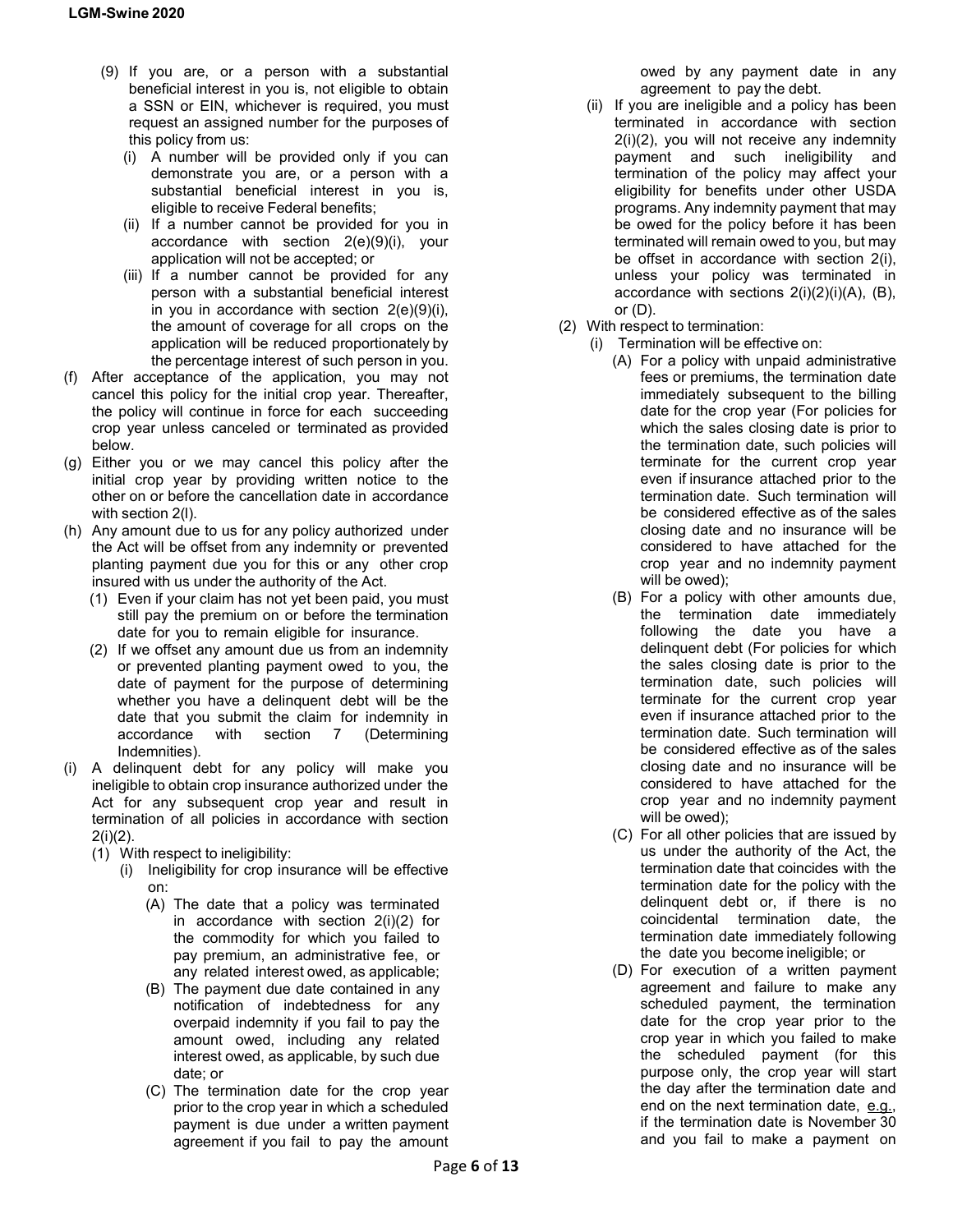November 15, 2018, your policy will terminate on November 30, 2017, for the 2018 crop year).

- (ii) For all policies terminated under sections 2(i)(2)(i)(A), (B), or (D), any indemnities paid subsequent to the termination date must be repaid.
- (iii) Once the policy is terminated, it cannot be reinstated for the current crop year unless:
	- (A) The termination was in error;
	- (B) The Administrator of the Risk Management Agency, at his or her sole discretion, determines that the following are met:
		- (1) In accordance with 7 CFR part 400, subpart U and FCIC issued procedures, you provide documentation that your failure to pay your debt is due to an unforeseen or unavoidable event or an extraordinary weather event that created an impossible situation for you to make timely payment;
		- (2) You remit full payment of the delinquent debt owed to us or FCIC with your request submitted in accordance with section 2(i)(2)(iii)(B)(3); and
		- (3) You submit a written request for reinstatement of your policy to us no later than 60 days after the termination date or the missed payment date of a previously executed written payment agreement, or the due date specified in the notice to you of the amount due, if applicable.
			- (i) If authorization for reinstatement is granted, your policies will be reinstated effective at the beginning of the crop year for which you were determined ineligible, and you will be entitled to all applicable benefits under such policies, provided you meet all eligibility requirements and comply with the terms of the policy; and
			- (ii) There is no evidence of fraud or misrepresentation; or
	- (C) We determine that, in accordance with 7 CFR part 400, subpart U, and FCIC issued procedures, the following are met:
		- (1) You can demonstrate:
			- (i) You made timely payment for the amount of premium owed but you inadvertently omitted some small amount, such as the most recent month's interest or a small administrative fee;
			- (ii) The amount of the payment was clearly transposed from the amount that was otherwise due (For example, you owed \$892 but you paid \$829); or
			- (iii) You timely made the full payment of

the amount owed but the delivery of that payment was delayed, and was postmarked no more than seven calendar days after the termination date or the missed payment date of a previously executed written payment agreement, or in the case of overpaid indemnity or any amount that became due after the termination date, the due date specified in a notice to you of an amount due, as applicable

- (2) You remit full payment of the delinquent debt owed to us; and
- (3) You submit a written request for reinstatement of your policy to us in accordance with 7 CFR part 400, subpart U, and applicable procedures no later than 30 days after the termination date or the missed payment date of a previously executed written payment agreement, or in the case of overpaid indemnity or any amount that became due after the termination date, the due date specified in a notice to you of the amount due, if applicable; and
- (4) If authorization for reinstatement, as defined in 7 CFR part 400, subpart U, is granted, your policies will be reinstated effective at the beginning of the crop year for which you were determined ineligible, and you will be entitled to all applicable benefits under such policies, provided you meet all eligibility requirements and comply with the terms of the policy; and
- (5) There is no evidence of fraud or misrepresentation.
- (iv) A determination made in section 2(i)(2)(iii)(B) exhausts all administrative remedies for purposes of termination.
- (3) To regain eligibility, you must:
	- (i) Repay the delinquent debt in full;
	- (ii) Execute a written payment agreement, in accordance with 7 CFR, part 400, subpart U, or successor regulation, and make payments in accordance with the agreement; or
	- (iii) Have your debts discharged in bankruptcy.
- (4) After you become eligible for crop or livestock insurance, if you want to obtain coverage for your crops or livestock, you must submit a new application on or before the sales closing date for the commodity (Since applications for crop insurance cannot be accepted after the sales closing date, if you make any payment after the sales closing date, you cannot apply for insurance until the next crop year) .
- (5) For example, for the 2011 crop year, if crop A,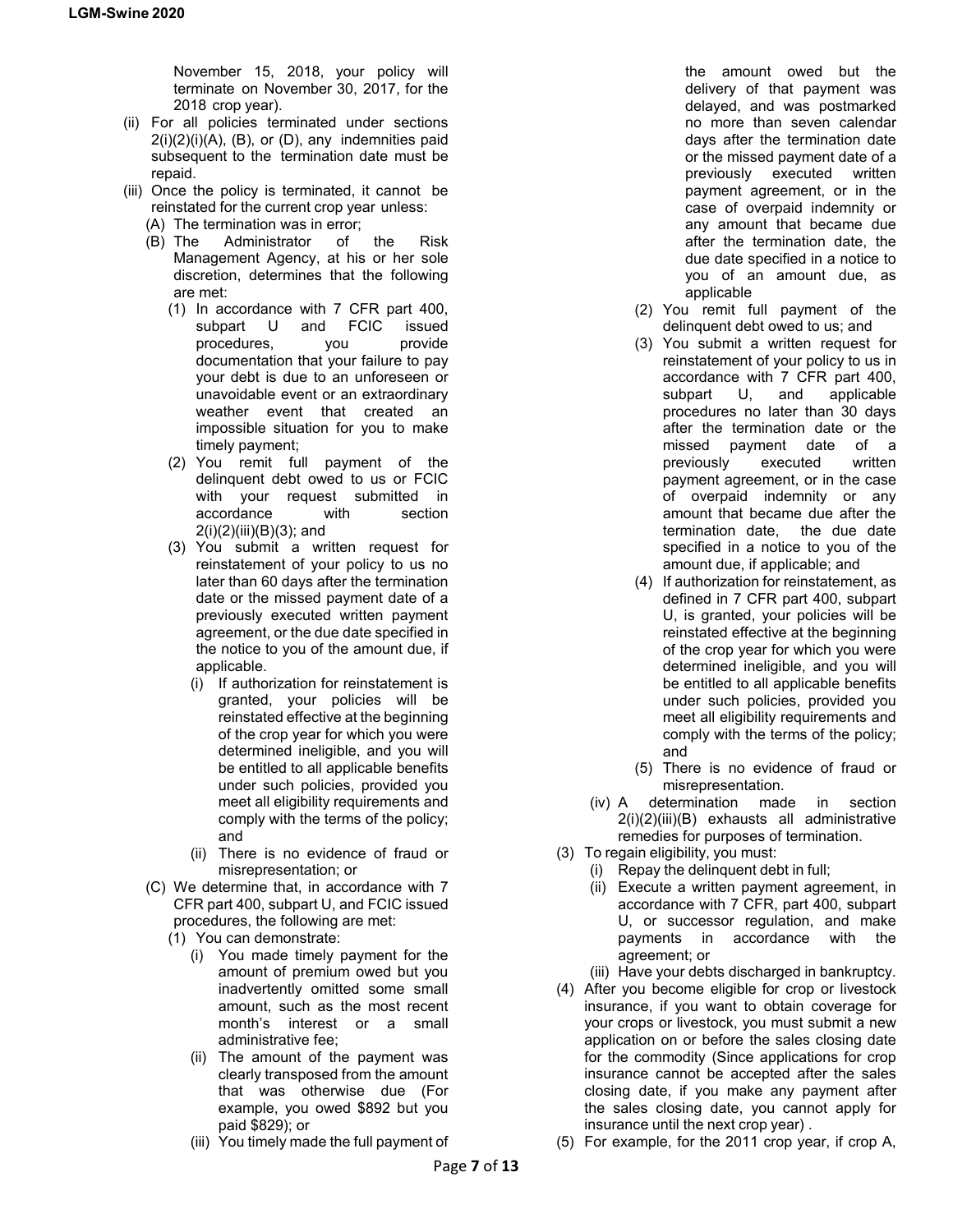with a termination date of October 31, 2010, and crop B, with a termination date of March 15, 2011, are insured and you do not pay the premium for crop A by the termination date, you are ineligible for crop insurance as of October 31, 2010, and crop A's policy is terminated as of that date. Crop B's policy does not terminate until March 15, 2011, and an indemnity for the 2010 crop year may still be owed. If you enter into a written payment agreement on September 25, 2011, the earliest date by which you can obtain crop insurance for crop A is to apply for crop insurance by the October 31, 2011, sales closing date and for crop B is to apply for crop insurance by the March 15, 2012, sales closing date. If you fail to make a payment that was scheduled to be made on April 1, 2012, your policy will terminate as of October 31, 2011, for crop A, and March 15, 2012, for crop B, and no indemnity, prevented planting payment or replanting payment will be due for that crop year for either crop. You will not be eligible to apply for crop insurance for any crop until after the amounts owed are paid in full or you have your debts discharged in bankruptcy.

- (6) If you are determined to be ineligible under section 2(i), persons with a substantial beneficial interest in you may also be ineligible until you become eligible again.
- (7) A determination made under:
	- (i) Section 2(i)(2)(iii)(B) may only be appealed to the National Appeals Division in accordance with 7 CFR part 11; and
	- (ii) Section  $2(i)(2)(iii)(C)$  may only be appealed in accordance with section 20
- (j) In cases where there has been a death, disappearance, judicially declared incompetence, or dissolution of any insured person:
	- (1) If any married individual insured dies, disappears, or is judicially declared incompetent, the named insured on the policy will automatically convert to the name of the spouse if:
		- (i) The spouse was included on the policy as having a substantial beneficial interest in the named insured; and
		- (ii) The spouse has a share of the commodity/crop.
	- (2) The provisions in section  $2(j)(3)$  will be applicable if:
		- (i) Any partner, member, shareholder, etc., of an insured entity dies, disappears, or is judicially declared incompetent, and such event automatically dissolves the entity; or
		- (ii) An individual, whose estate is left to a beneficiary other than a spouse or left to the spouse and the criteria in section 2(j)(1) are not met, dies, disappears, or is judicially declared incompetent.
	- (3) If section  $2(j)(2)$  applies and the death,<br>disappearance, or judicially declared disappearance, or judicially incompetence occurred:
		- (i) More than 30 days before the cancellation date, the policy is automatically canceled as of the cancellation date and a new application must be submitted; or
- (ii) Thirty days or less before the cancellation date, or after the cancellation date, the policy will continue in effect through the crop year immediately following the cancellation date and be automatically canceled as of the cancellation date immediately following the end of the insurance period for the crop year, unless canceled by the cancellation date prior to the start of the insurance period:
	- (A) A new application for insurance must be submitted prior to the sales closing date for coverage for the subsequent crop year; and
	- (B) Any indemnity will be paid to the person or persons determined to be beneficially entitled to the payment and such person or persons must comply with all policy provisions and pay the premium.
- (4) If any insured entity is dissolved for reasons other than death, disappearance, or judicially declared incompetence:
	- (i) Before the cancellation date, the policy is automatically canceled as of the cancellation date and a new application must be submitted; or
	- (ii) On or after the cancellation date, the policy will continue in effect through the crop year immediately following the cancellation date and be automatically canceled as of the cancellation date immediately following the end of the insurance period for the crop year, unless canceled by the cancellation date prior to the start of the insurance period:
		- (A) A new application for insurance must be submitted prior to the sales closing date for coverage for the subsequent crop year; and
		- (B) Any indemnity will be paid to the person or persons determined to be beneficially entitled to the payment and such person or persons must comply with all policy provisions and pay the premium.
- $(5)$  If section  $2(j)(2)$  or  $(4)$  applies, a remaining member of the insured person or the beneficiary is required to report to us the death, disappearance, judicial incompetence, or other event that causes dissolution not later than the next cancellation date, except if section 2(j)(3)(ii) applies, notice must be provided by the cancellation date for the next crop year. If notice is not provided timely, the provisions of section 2(j)(2) or (4) will apply retroactive to the date such notice should have been provided and any payments made after the date the policy should have been canceled must be returned.
- (k) We may cancel your policy if no premium is earned for 3 consecutive years.
- (l) The cancellation date is June 30 for all insurance periods.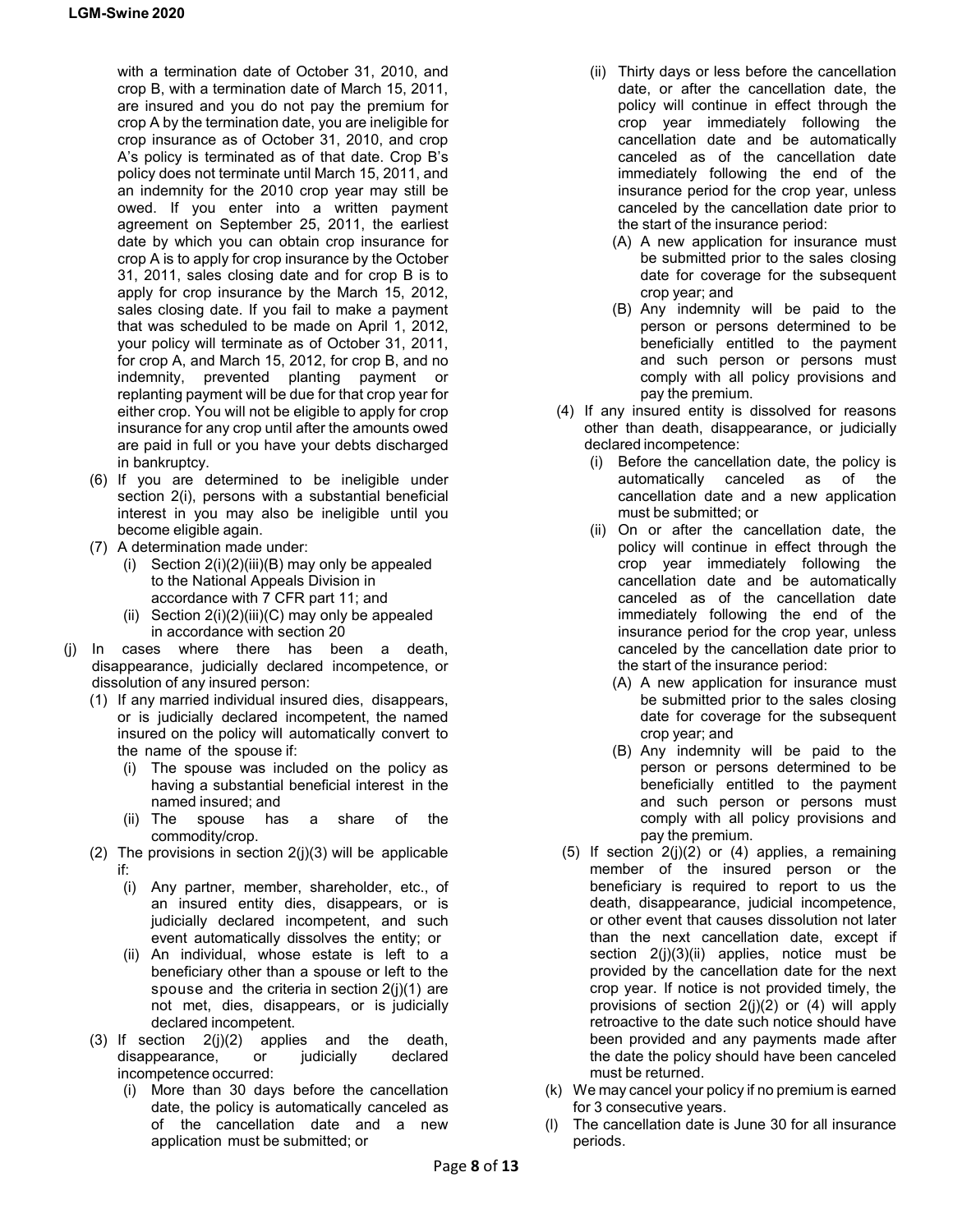- (m) When obtaining additional coverage, you must provide information regarding crop insurance coverage on any commodity previously obtained at any other local FSA office or from an approved insurance provider, including the date such insurance was obtained and the amount of the administrative fee.
- (n) Any person may sign any document relative to crop insurance coverage on behalf of any other person covered by such a policy, provided that the person has a properly executed power of attorney or such other legally sufficient document authorizing such person to sign. You are still responsible for the accuracy of all information provided on your behalf and may be subject to the consequences in section 12, and any other applicable consequences, if any information has been misreported.

## **3. Insurance Coverages**

- (a) Your gross margin guarantee, deductible amount, and maximum premium for the insurance period are as shown on your summary of insurance.
- (b) You must select a deductible amount by sales closing date.
- (c) You may only select one deductible amount that is applicable for all target marketings.
- (d) Target marketings must be submitted on our form by the sales closing date for each insurance period in which you desire coverage. If target marketings are not submitted by the sales closing date, your target marketings for the insurance period will be zero.
- (e) Target marketings for any month of an insurance period cannot be greater than the approved target marketings for that insurance period. Your target marketings are due at the time of application in the initial insurance period and your target marketings report is due by the sales closing date in subsequent insurance periods.
- (f) No indemnity will be owed, but you will still be responsible for any premiums owed, if we find that your marketing report;
	- (1) Is not supported by written verifiable records in accordance with the definition of marketing report; or
	- (2) Fails to accurately report actual marketings or other material information.
- (g) Sales of LGM for Swine may be suspended if extraordinary events occur that interfere with the effective functioning of the corn, soybean meal, or lean hogs commodity markets as determined by FCIC. Evidence of such events may include, but is not limited to, consecutive limit down moves in the lean hog futures markets or consecutive limit up moves in the corn and soybean meal futures markets.

### **4. Causes of Loss Covered**

This policy provides insurance only for the difference between the actual gross margin and the gross margin guarantee caused by unavoidable natural occurrences, as required by the Act. This policy does not insure against the death or other loss or destruction of your swine, or against any other loss or damage of any kind whatsoever.

**5. Premium**

- (a) The premium is earned and payable at the time coverage begins.
- (b) Payment of premium with a check that has been returned for insufficient funds will result in your target marketings being reduced to zero for each month of the insurance period and you will have no coverage for swine under this policy.
- (c) The premium amount is shown on your summary of insurance.
- (d) Premium owed by you will be offset from an indemnity due you. The date of payment for the purpose of determining whether you have a delinquent debt will be the date that you submit the claim for indemnity.

### **6. Insurance Period**

- (a) Coverage begins on your swine on the first day of the second calendar month following the month of the sales closing date. For example, for the contract with a sales closing date in January, coverage will begin on March 1.
- (b) Coverage ends at the earliest of:
	- (1) The last month of the insurance period in which you have target marketings;
	- (2) As otherwise specified in the policy.
	- (3) If the end date is on a Saturday, Sunday, or federal holiday, or, if for any reason the relevant report is not available to us for that day or any other day of the ending period, then the actual ending value will be based on the most recent reports made prior to that date.

### **7. DeterminingIndemnities**

- (a) In the case of a payable loss on insured swine, we will send you a notice of probable loss approximately ten days after all actual gross margins applicable for the insurance period are released by RMA. You must submit a marketing report, within 15 days of your receipt of the notice of probable loss.
- (b) In the event of loss covered by this policy, we will settle your claim by subtracting the actual total gross margin from the gross margin guarantee. If the result is greater than zero, an indemnity will be paid. Under no circumstances will the indemnity be greater than your total target marketings multiplied by the three-day average CME Group lean hog futures price established at the beginning of the insurance period multiplied by the assumed weight of the swine multiplied by the yield factor.
- (c) In the event that the total of actual marketings are less than 75 percent of the total of targeted marketings for the insurance period, indemnities will be reduced by the percentage by which the total of actual marketings for the insurance period fell below the total of targeted marketings for the period.

# **8. Conformity to Food Security Act**

Although your violation of a number of federal statutes, including the Act, may cause cancellation or termination of the policy or may cause the policy to become void, you should be specifically aware that your policy will be canceled if you are determined to be ineligible to receive benefits under the Act due to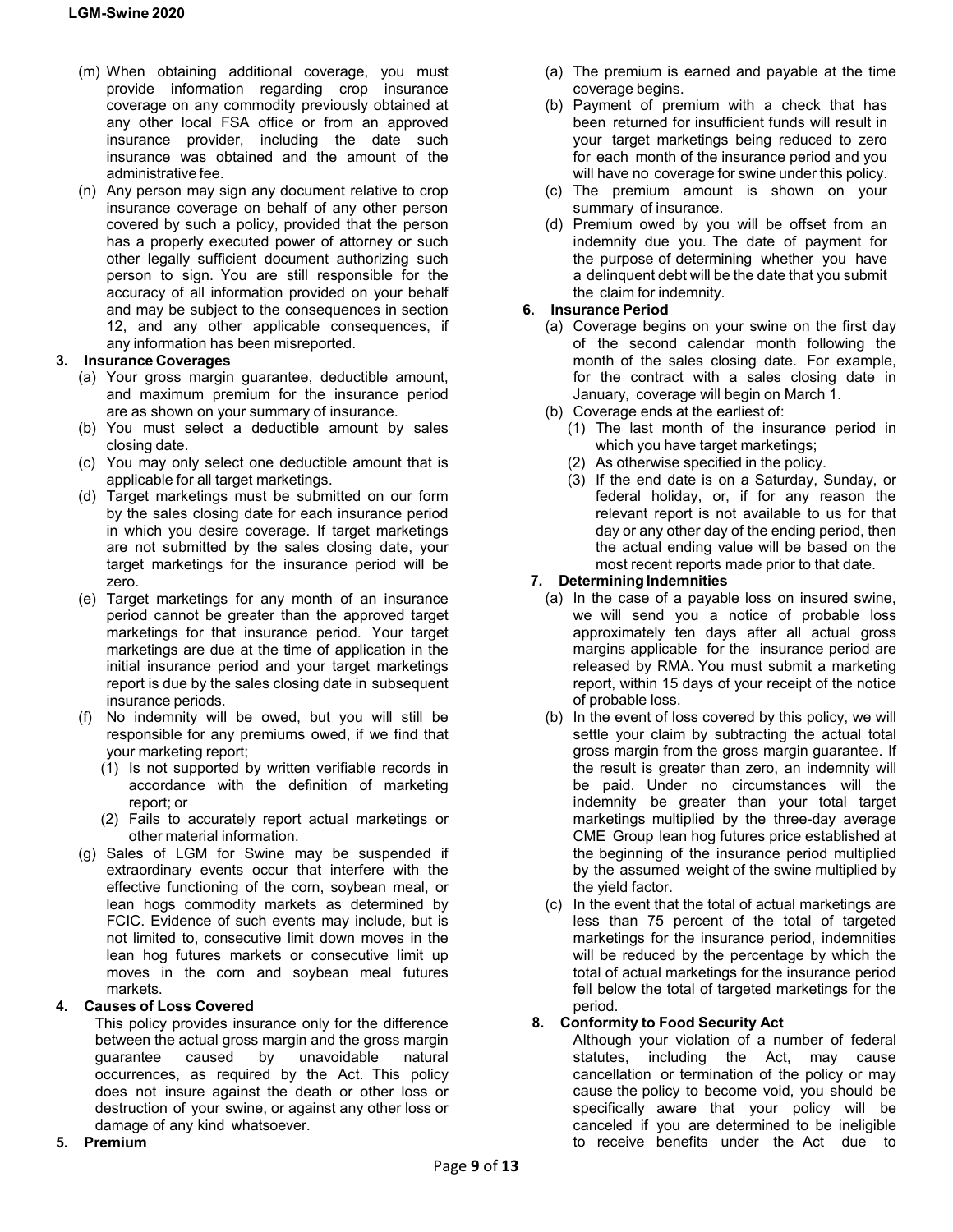violation of the controlled substance provisions (title XVII) of the Food Security Act of 1985 (Pub. L. 99-198) and the regulations promulgated under the Act by USDA. Your policy will be canceled if you are determined, by the appropriate agency, to be in violation of these provisions. We will recover any and all monies paid to you or received by you during your period of ineligibility, and your premium will be refunded, less a reasonable amount for expenses and handling not to exceed 20 percent of the total premium.

# **9. Amounts Due Us**

- (a) Interest will start to accrue on the premium billing date if the check for premium is returned for insufficient funds at the rate of 1.25 percent simple interest per calendar month, on any unpaid amount due us.
- (b) For the purpose of any other amounts due us, such as repayment of indemnities found not to have been earned, interest will start to accrue on the date that notice is issued to you for the collection of the unearned amount. Amounts found due under this paragraph will not be charged interest if payment is made within 30 days of issuance of the notice by us. The amount will be considered delinquent if not paid within 30 days of the date the notice is issued by us.
- (c) All amounts paid will be applied first to expenses of collection, if any, second, to the reduction of accrued interest, and then to the reduction of the principal balance.
- (d) If we determine that it is necessary to contract with a collection agency or to employ an attorney to assist in collection, you agree to pay all of the expenses of collection.
- (e) Amounts owed to us by you may be collected in part through administrative offset from payments you receive from United States government agencies in accordance with 31 U.S.C. Chapter 37.

# **10. Legal Action Against Us**

- (a) You may not bring legal action against us unless you have complied with all of the policy provisions.
- (b) If you do take legal action against us, you must do so within 12 months after denial of your claim. Suit must be brought in accordance with the provisions of 7 U.S.C. 1508(j).
- (c) Under no circumstances will we be liable for the payment of damages (compensatory, punitive, or other), attorneys' fees, or other charges in connection with any claim for indemnity, whether we approve or disapprove such claim.

# **11. Payment and Interest Limitations**

We will pay simple interest computed on the net indemnity ultimately found to be due by us or by a final judgment of a court of competent jurisdiction, from and including the 61st day after the date you sign, date and submit to us the properly completed marketing report. Interest will be paid only if the reason for our failure to timely pay is **NOT** due to your failure to provide information or other material necessary for the computation or payment of the indemnity. The interest rate will be that established by the Secretary of the Treasury under section 12 of the Contract Disputes Act of 1978 (41 U.S.C. 611) and published in the Federal Register semiannually on or about January 1 and July 1 of each year, and may vary with each publication.

## **12. Concealment, Misrepresentation or Fraud**

- (a) If you have falsely or fraudulently concealed the fact that you are ineligible to receive benefits under the Act or if you or anyone assisting you has concealed or misrepresented any material fact relating to this Policy:
	- (1) This policy will be void for each insurance period in which the concealment, fraud or misrepresentation occurred; and
	- (2) You may be subject to remedial sanctions in accordance with 7 U.S.C. 1515(h) and 7 CFR part 400, subpart R.
- (b) Voidance of this policy will result in you having to reimburse all indemnities paid for the insurance period for which the voidance was effective.
- (c) Voidance will be effective on the first day of the insurance period for the crop year in which the act occurred and will not affect the policy for subsequent insurance periods unless a violation of this section also occurred in such insurance periods.
- (d) Even though this policy is void, you will still be required to pay 20 percent of the premium that you would otherwise be required to pay to offset costs incurred by us in the service of this policy.
- (e) If you are convicted of a felony for knowingly defrauding the government in connection with this policy, you will be permanently debarred from participation of any program administered by the U.S. Department of Agriculture. The Secretary may reduce the period of debarment to not less than 10 years.

### **13. Transfer of Coverage and Right to Indemnity**

- If you transfer any number of your swine during the insurance period, you may transfer your coverage rights, if the transferee is eligible for crop or livestock insurance.
- (a) We will not be liable for any more than the liability determined in accordance with your policy that existed before the transfer occurred.
- (b) The transfer of coverage rights must be on our form and will not be effective until approved by us in writing.
- (c) Both you and the transferee are jointly and severally liable for the payment of the premium.
- (d) The transferee has all rights and responsibilities under this policy consistent with the transferee's interest.
- (e) If the transferee is not eligible for livestock insurance for any reason, and the transfer occurs before the final 30 days of the insurance period, then the transferred portion of the coverage will be terminated and no premium for that portion will be refunded.

### **14. Assignment of Indemnity**

You may assign to another party your right to an indemnity for the insurance period. The assignment must be on our form and will not be effective until approved in writing by us. The assignee will have the right to submit all loss notices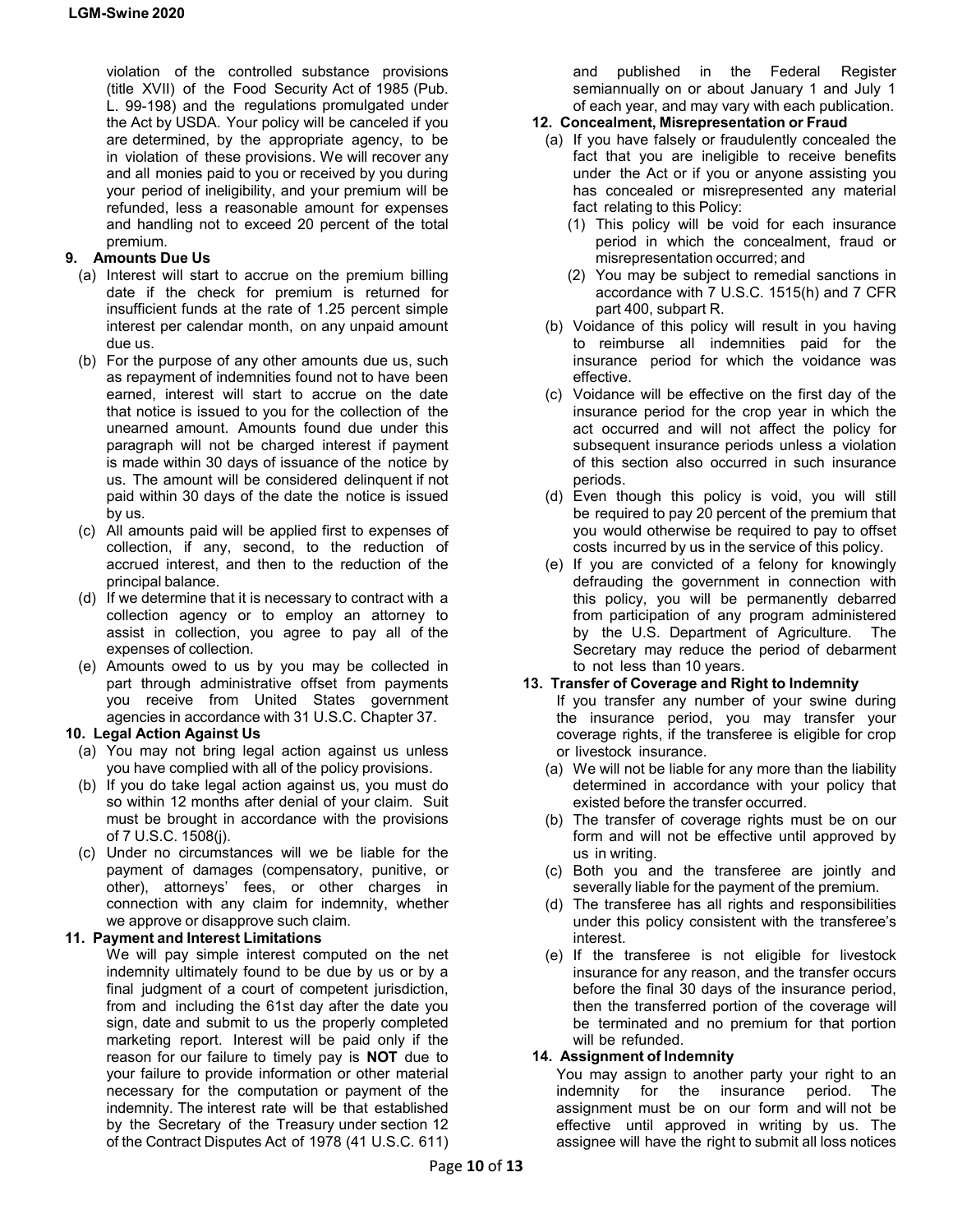and forms as required by the policy. If you have suffered a loss from an insurable cause and fail to file a marketing report within 15 days after you receive a notice of probable loss, the assignee may submit the marketing report not later than 15 days after the 15 day period has expired. We will honor the terms of the assignment only if we can accurately determine the amount of the claim. However, no action will lie against us for failure to do so.

## **15. Descriptive Headings**

The descriptive headings of the various policy provisions are formulated for convenience only and are not intended to affect the construction or meaning of any of the policy provisions.

## **16. Notices**

- (a) All notices required to be given by you must be in writing and received by the insurance agent identified in your application within the designated time unless otherwise provided by the notice requirement. Notices required to be given immediately may be by telephone or in person and confirmed in writing. Time of the notice will be determined by the time of our receipt of the written notice. If the date by which you are required to submit a report or notice falls on Saturday, Sunday, or a federal holiday, or if your agent's office is, for any reason, not open for business on the date you are required to submit such notice or report, such notice or report must be submitted on the next business day.
- (b) All policy provisions, notices and communications required to be sent by us to you will be:
	- (1) Provided by electronic means, unless:
		- (i) We do not have the ability to transmit such information to you by electronic means; or
		- (ii) You elect to receive a paper copy of such information;
	- (2) Sent to the location specified in your records with your crop insurance agent; and
	- (3) Will be conclusively presumed to have been received by you.

# **17. Applicability of State and Local Statutes**

If the provisions of this policy conflict with statutes of the state or locality in which this policy is issued, the policy provisions will prevail. State and local laws and regulations in conflict with federal statutes or regulations do not apply to this policy.

# **18. OtherInsurance**

You must not obtain any other livestock insurance issued under the authority of the Act on the insured swine. If we determine that more than one policy on the swine is intentional, you may be subject to the sanctions authorized under this policy, the Act, or any other applicable statute. If we determine that the violation was not intentional, the policy with the earliest date of application will be in force and all other policies will be void. Nothing in this paragraph prevents you from obtaining other insurance not issued under the Act.

#### **19. Access to Insured Swine and Records, and Record Retention**

(a) We, and any employee of USDA, reserve the right to examine the insured swine, and all records

relating to the breeding, farrowing, feeding, finishing, and sale of the swine as often as we reasonably require during the record retention period.

- (b) For three years after the end of the insurance period, you must retain, and provide upon our request, or the request of any USDA employee, complete records of the purchase, feeding, shipment, sale, or other disposition of all the insured swine. This requirement also applies to the records to establish the basis for the marketing report for each insurance period. You must also provide upon our request, or the request of any USDA employee, separate records showing the same information from any swine not insured. We may extend the record retention period beyond three years by notifying you of such extension in writing. Your failure to keep and maintain such records will result in no indemnity being due and since the denial of indemnity is based on a breach of the policy for the insurance period, you will still be required to pay all premiums owed.
- (c) Any person designated by us, and any employee of USDA, will, at any time during the record retention period, have access:
	- (1) To any records relating to this insurance at any location where such records may be found or maintained; and
	- (2) To the farm.
- (d) By applying for insurance under the authority of the Act or by continuing insurance for which you previously applied, you authorize us, or any person acting for us, to obtain records relating to the insured swine from any person who may have custody of those records including, but not limited to, packers, banks, shippers, sale barns, terminals, cooperatives, associations, and accountants. You must assist us in obtaining all records which we request from third parties.

# **20. Arbitration**

- (a) If you and we fail to agree on any determination made by us, the disagreement may be resolved through mediation in accordance with section 20(f). If resolution cannot be reached through mediation, or you and we do not agree to mediation, the disagreement must be resolved through arbitration in accordance with the rules of the American Arbitration Association (AAA), except as provided in sections 20(c) and (e), and unless rules are established by FCIC for this purpose. Any mediator or arbitrator with a familial, financial or other business relationship to you or us, or our agent or loss adjuster, is disqualified from hearing the dispute.
	- (1) All disputes involving determinations made by us are subject to mediation or arbitration. However, if the dispute in any way involves a policy or procedure interpretation, regarding whether a specific policy provision or procedure is applicable to the situation, how it is applicable, or the meaning of any policy provision or procedure, either you or we must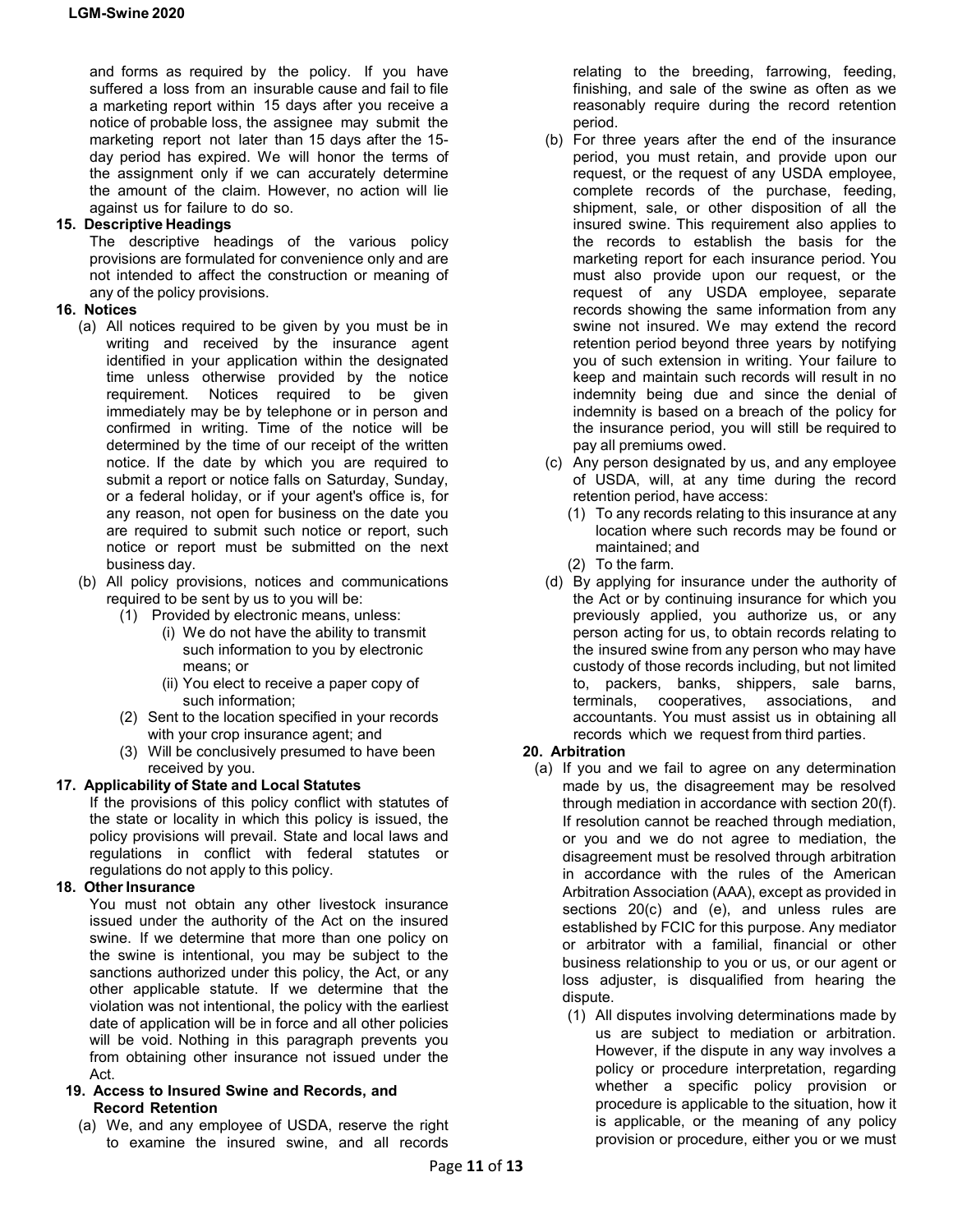obtain an interpretation from FCIC in accordance with 7 CFR part 400, subpart X or such other procedures as established by FCIC.

- (i) Any interpretation by FCIC will be binding in any mediation or arbitration.
- (ii) Failure to obtain any required interpretation from FCIC will result in the nullification of any agreement or award.
- (iii) An interpretation by FCIC of a procedure may be appealed to the National Appeals Division in accordance with 7 CFR part 11.
- (2) Unless the dispute is resolved through mediation, the arbitrator must provide to you and us a written statement describing the issues in dispute, the factual findings, the determinations and the amount and basis for any award and breakdown by claim for any award. The statement must also include any amounts awarded for interest. Failure of the arbitrator to provide such written statement will result in the nullification of all determinations of the arbitrator. All agreements reached through settlement, including those resulting from mediation, must be in writing and contain at a minimum a statement of the issues in dispute and the amount of the settlement.
- (b) Regardless of whether mediation is elected:
- (1) The initiation of arbitration proceedings must occur within one year of the date we denied your claim or rendered the determination with which you disagree, whichever is later;
- (2) If you fail to initiate arbitration in accordance with section 20(b)(1) and complete the process, you will not be able to resolve the dispute through judicial review;
- (3) If arbitration has been initiated in accordance with section 20(b)(1) and completed, and judicial review is sought, suit must be filed not later than one year after the date the arbitration decision was rendered; and
- (4) In any suit, if the dispute in any way involves a policy or procedure interpretation, regarding whether a specific policy provision or procedure is applicable to the situation, how it is applicable, or the meaning of any policy provision or procedure, an interpretation must be obtained from FCIC in accordance with 7 CFR part 400, subpart X or such other procedures as established by FCIC. Such interpretation will be binding.
- (c) Any decision rendered in arbitration is binding on you and us unless judicial review is sought in accordance with section 20(b)(3). Notwithstanding any provision in the rules of the AAA, you and we have the right to judicial review of any decision rendered in arbitration.
- (d) If you disagree with any determination made by FCIC or any claim where FCIC is directly involved in the claims process or directs us in the resolution of the claim, you may obtain an administrative review in accordance with 7 CFR part 400, subpart J (administrative review) or appeal in accordance with 7 CFR part 11 (appeal).
- (1) If you elect to bring suit after completion of any appeal, such suit must be filed against FCIC not later than one year after the date of the decision rendered in such appeal.
- (2) Such suit must be brought in the United States district court for the district in which the insured acreage is located.
- (3) Under no circumstances can you recover any attorney fees or other expenses, or any punitive, compensatory or any other damages from FCIC.
- (e) In any mediation, arbitration, appeal, administrative review, reconsideration or judicial process, the terms of this policy, the Act, and the regulations published at 7 CFR chapter IV, including the provisions of 7 CFR part 400, subpart P, are binding. Conflicts between this policy and any state or local laws will be resolved in accordance with section 17. If there are conflicts between any rules of the AAA and the provisions of your policy, the provisions of your policy will control.
- (f) To resolve any dispute through mediation, you and we must both:
	- (1) Agree to mediate the dispute;
	- (2) Agree on a mediator; and
	- (3) Be present or have a designated representative who has authority to settle the case present, at the mediation.
- (g) Except as provided in section 20(h), no award or settlement in mediation, arbitration, appeal, administrative review or reconsideration process or judicial review can exceed the amount of liability established or which should have been established under the policy, except for interest awarded in accordance with section 11.
- (h) In a judicial review only, you may recover attorneys fees or other expenses, or any punitive, compensatory or any other damages from us only if you obtain a determination from FCIC that we, our agent or loss adjuster failed to comply with the terms of this policy or procedures issued by FCIC and such failure resulted in you receiving a payment in an amount that is less than the amount to which you were entitled. Requests for such a determination should be addressed to the following: USDA/RMA/Deputy Administrator of Compliance/ Stop 0806, 1400 Independence Avenue, SW., Washington, D.C. 20250-0806.

# **21. Contract Changes**

- (a) We may change the terms of your coverage under this policy from year to year.
- (b) Any changes in policy provisions, amounts of insurance, premium rates, and program dates will be provided by us to your crop insurance agent not later than the contract change date. You may view the documents or request copies from your crop insurance agent.
- (c) After the contract change date, all changes specified in section 21(b) will also be available upon request from your crop insurance agent. You will be notified, in writing, of changes to the Basic Provisions and Special Provisions not later than 30 days prior to the cancellation date.